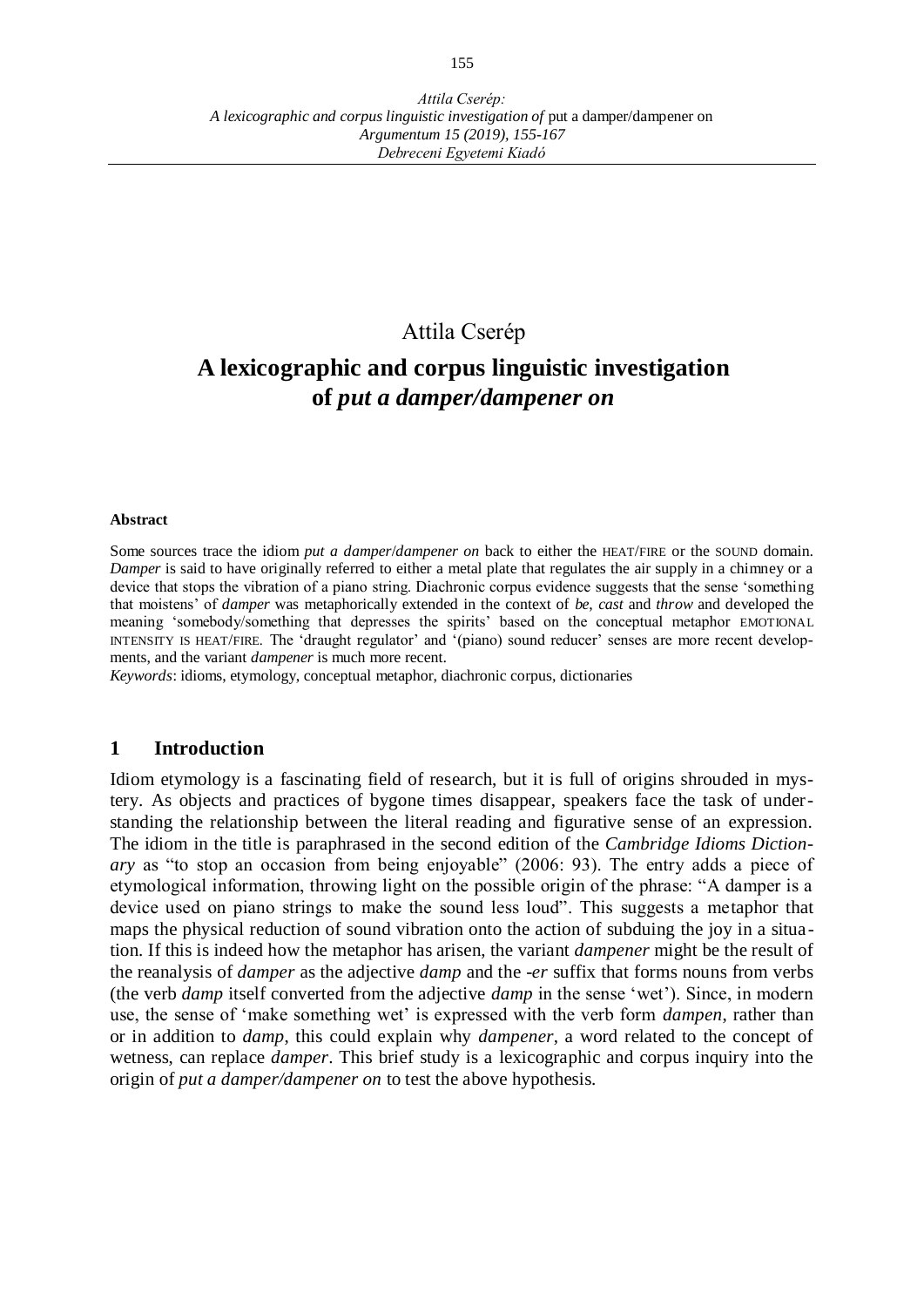#### **2 Lexicographic evidence**

#### *2.1 Idiom dictionaries*

As a first step, some idiom dictionaries have been consulted to retrieve any etymological information. No hint at the origin is given in the *Longman Idioms Dictionary* (1998: 78), the *Oxford Dictionary of Idioms* (Siefring 2005: 72) and *A Dictionary of American Idioms* (Makkai et al. 2004: 286). Both the *Cambridge Idioms Dictionary* (2006: 93) and the *Dictionary of Idioms and Their Origins* (Flavell & Flavell 1992: 67) trace the expression back to music. The damper is a device which stops the vibration of the strings in a piano. The second edition of the *Collins Cobuild Dictionary of Idioms* (2002: 88), however, identifies two possible sources.

This expression may refer to either of two meanings of 'damper'. In a piano, a damper is a device which presses the strings and stops them vibrating, so stopping the sound. In a chimney, or flue, a damper is a movable metal plate which controls the amount of air getting to the fire, and so controls how fiercely the fire burns.

The editors of this dictionary share the view that *damper* might be related to music, but they also suggest that the literal scenario might be one of checking the intensity of fire. In the latter case, the damper has the function of controlling the amount of air needed, and consequently, the intensity of the fire. In cognitive linguistic parlance, the literal scene of heating is mapped onto the target domain of enthusiasm, joy and happiness. This is not surprising, as the notion of heat often serves to conceptualize emotionally charged situations. Several related metaphors have been proposed in Conceptual Metaphor Theory. Kövecses (1996: 116) classifies the idiom under SADNESS IS LACK OF HEAT, which supports the connection between heat and happiness. The source domain of heat or fire is mapped onto various emotions, as the mappings in (1) show:

(1) ANGER IS HEAT (Lakoff 1987: 388–389, Kövecses 2010: 81) HAPPINESS IS HEAT (Kövecses 2010: 111) LUST IS HEAT (Lakoff 1987: 410, Lakoff & Turner 1989: 84) PASSION IS HEAT (Ritchie 2013: 7) ANGER IS FIRE (Lakoff 1987: 388–389, Kövecses 2010: 81, 235) ENTHUSIASM IS FIRE (Kövecses 2010: 235) HAPPINESS IS FIRE (Kövecses 2010: 111) LOVE IS FIRE (Kövecses 2010: 235) SEXUAL DESIRE IS FIRE (Kövecses 2010: 64)

Kövecses (2010: 142) argues that the main meaning focus of these metaphors is emotional intensity, i.e. expressions and words pertaining to heat and fire convey meanings closely related to the intensity of emotions. The metaphors in (1) can therefore be generalized as EMOTIONAL INTENSITY IS HEAT/FIRE, and since the source domains of FIRE and HEAT are also utilized for target domains other than EMOTION, at a more abstract level, INTENSITY (OF A SITUATION) IS HEAT/FIRE (Kövecses 2010: 142–143).

Some doubt is cast on the role of HEAT/FIRE or SOUND as the origin by *The American Heritage Dictionary of Idioms* (1997: 338), which notes that *put a damper on* "employs the noun *damper* in the sense of 'something that damps or depresses the spirits', a usage dating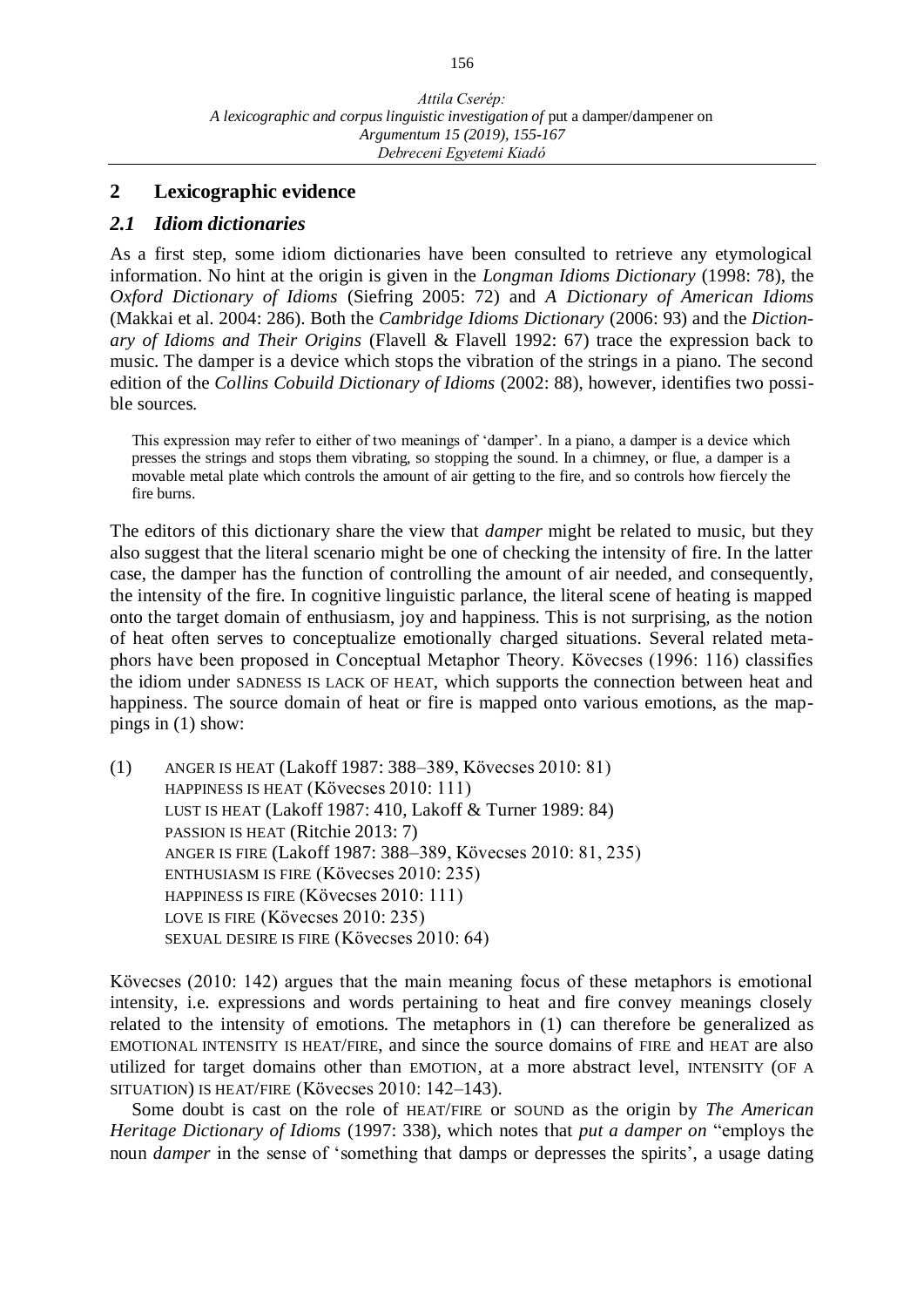from the mid-1700s". In other words, *damper* may have developed a figurative sense by the time the idiom arose.

### *2.2 The Oxford English Dictionary*

Meanings of *damper* in the *Oxford English Dictionary* (OED 3rd edition) with dates of the first attestation are summarized in Table 1.<sup>1</sup>

|                | Meaning paraphrase                                                                              |
|----------------|-------------------------------------------------------------------------------------------------|
| 1a             | Something that damps or depresses the spirits, etc.; also, a person who does the same<br>(1748) |
| 1 <sub>b</sub> | Something that takes off the edge of appetite (1804)                                            |
| 1c             | An operative who damps the materials used in various manufactures (1921)                        |
| 2a             | A piece of mechanism in a pianoforte for 'damping' or stopping the vibrations of the            |
|                | strings, consisting of a small piece of wood or wire covered with cloth or felt, which          |
|                | rests against the strings corresponding to each key, and is raised or withdrawn from            |
|                | them when the key is pressed down (1783)                                                        |
| 2 <sub>b</sub> | 'The mute of a horn and other brass wind instruments' (Stainer & Barrett Dict. Mus.             |
|                | Terms).                                                                                         |
| 2c             | In an organ: a thumping-board (1879)                                                            |
| 3              | A metal plate made to turn or slide in a flue or chimney, so as to control the combustion       |
|                | by regulating or stopping the draught (1788)                                                    |
| 4a             | Magnetism (1881)                                                                                |
| 4 <sub>b</sub> | Electrical Engineering. One of a set of short-circuited conductors in the pole faces of a       |
|                | synchronous electric motor or generator which resist any tendency of the machine to             |
|                | 'hunt', i.e. oscillate by running alternately faster and slower than the synchronous speed.     |
|                | Also damper bar, damper winding (1906)                                                          |
| 4c             | Any device designed to damp mechanical vibrations; spec. a shock-absorber on a motor-           |
|                | car (1929)                                                                                      |
| 5              | Any contrivance for damping or moistening.e.g. An appliance for moistening the                  |
|                | gummed back of postage stamps; one for damping paper for a copying-press, for clean-            |
|                | ing slates, etc. (1845)                                                                         |
| 6              | Chiefly Austral. and New Zealand. A simple kind of unleavened cake or bread made, for           |
|                | the occasion, of flour and water and baked in hot ashes (1827)                                  |
| $\tau$         | A till, a cash register; a drawer in which cash is kept. slang. (1846)                          |

*Table 1. The senses of* damper *(n) in the OED with dates of the first attestation.*

As can be seen, the figurative sense 1a arose in the middle of the 1700s. The earliest instance of *put a damper on* comes from 1843 (OED entry *clerk*), shown in (2) below, and this concurs with the remark in *The American Heritage Dictionary of Idioms*.

 $\frac{1}{1}$ I wish to express my thanks to Dóra Pődör for providing me with data from the OED (personal communication).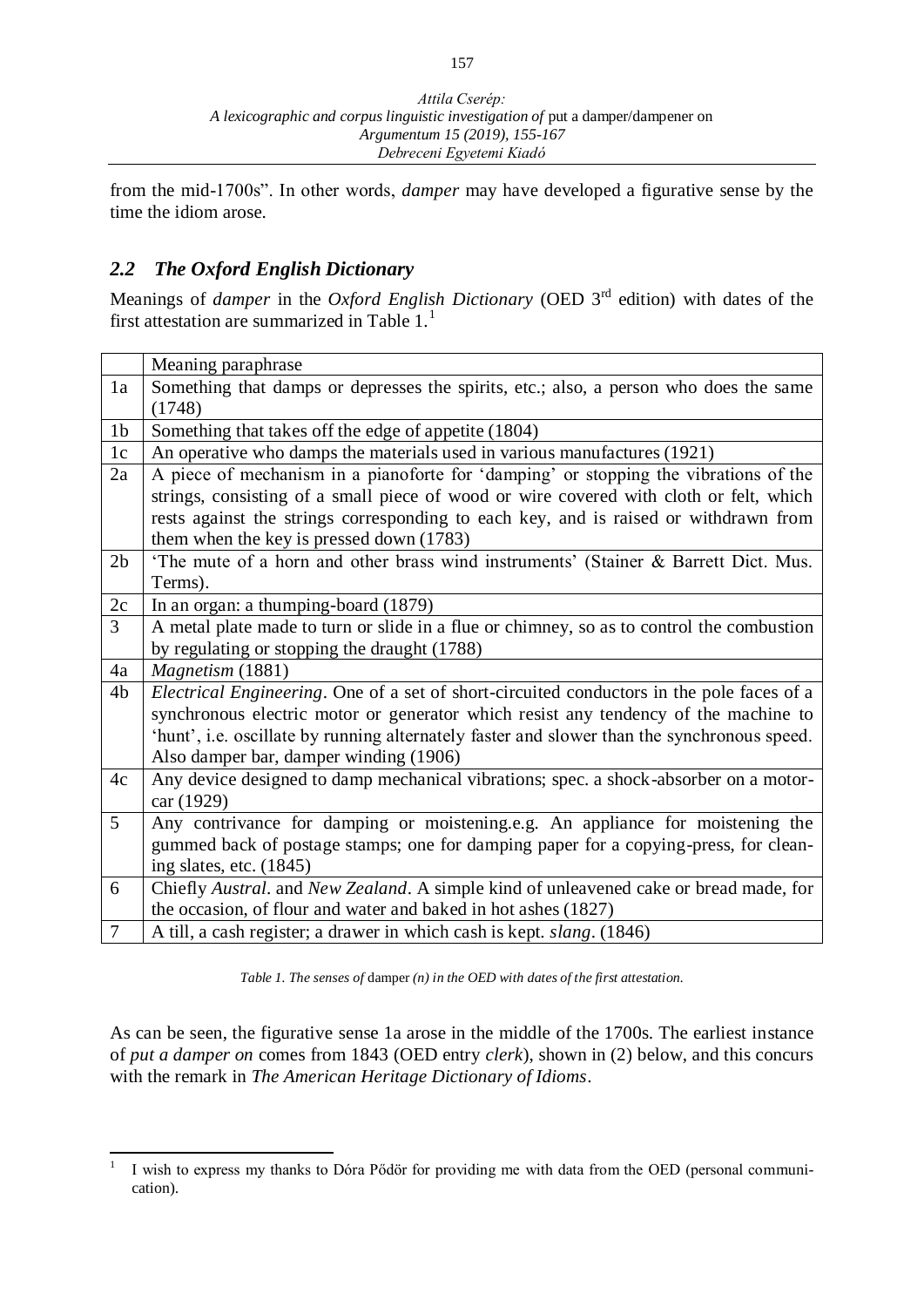(2) 1843 J. F. Murray *World of London* II. 29 If the clerk of the weather office is determined to put a damper on the festivities.

The senses related to the HEAT/FIRE domain and SOUND domain (senses 3 and 2 in Table 1) were first attested somewhat later than sense 1a, in the 1780s. Metaphorical meaning extension typically goes from the concrete to the abstract. How can this abstract sense precede the establishment of the more concrete senses? This mystery disappears, if the meanings of *damp* are examined (see Table 2).

|                | Meaning paraphrase                                                                              |
|----------------|-------------------------------------------------------------------------------------------------|
| 1a             | <i>transitive</i> . To affect with 'damp', to stifle, choke, extinguish; to dull, deaden (fire, |
|                | sound, etc.). Also $fig. (1564)$                                                                |
| 1 <sub>b</sub> | to damp down (a fire or furnace): to cover or fill it with small coal, ashes, or coke, so as    |
|                | to check combustion and prevent its going out, when not required for some time. Also            |
|                | fig. (1869)                                                                                     |
| 1c             | Acoustics, Music, etc. To stop the vibrations of a string or the like; to furnish (the strings  |
|                | of a pianoforte) with dampers. In wider use: to impose or to act as a resisting influence       |
|                | on (an oscillation or vibration of any kind) so that it is either progressively reduced in      |
|                | amplitude or, if the resistance is sufficiently great, converted into non-oscillatory return    |
|                | to an equilibrium position; also used with the oscillating body as object. So to damp out:      |
|                | to damp, to extinguish by damping. (1840)                                                       |
| 1 <sub>d</sub> | <i>Magnetism</i> . To stop the oscillations of a magnetic needle by placing a mass of conduct-  |
|                | ing metal near it. (1879)                                                                       |
| $\overline{2}$ | To stifle (the faculties) with noxious 'fumes'; to stupefy, benumb, daze. Obsolete.             |
|                | (1570)                                                                                          |
| 3              | To deaden to restrain the ardour or energy of; to depress, deject, discourage, check.           |
| 3a             | persons, their spirits, zeal, hopes, etc. (1548)                                                |
| 3 <sub>b</sub> | actions, projects, trade, etc. Now rare. (1548)                                                 |
| $\overline{4}$ | To envelop in fog or mist; also $fig. (a1631)$                                                  |
| 5a             | To make moist or humid, to wet as steam, vapour, mist, or dew does; to moisten. (1671)          |
| 5 <sub>b</sub> | <i>reflexive</i> . To take a drink, 'wet one's whistle'. <i>slang</i> . (1862)                  |
| 6              |                                                                                                 |
|                | <i>Horticulture</i> , to damp off (intr.): Of plants: To rot or go off from damp; to fog off.   |

*Table 2. The senses of* damp *(v) in the OED with dates of first attestation.*

The figurative sense of the verb *damp* (3 in Table 2) was well-established and had long been in use (since 1548) when *damper* was formed (in the related figurative sense) in the mid-1700s. Furthermore, the time points of the first attestations of senses 1a (1748), 2a (1783) and 3 (1788) of *damper* are very close, suggesting roughly simultaneous emergence, assuming a direct relation between the first use of a word in a given sense and the dates in OED.

At this point, it is instructive to juxtapose the entries for *damper* (Table 1) and the verb *damp* (Table 2). For ease of comparison, Table 3 shows the sense correspondences that I have established, based on the OED. The meaning paraphrases in Table 3 should be considered as simple guidewords.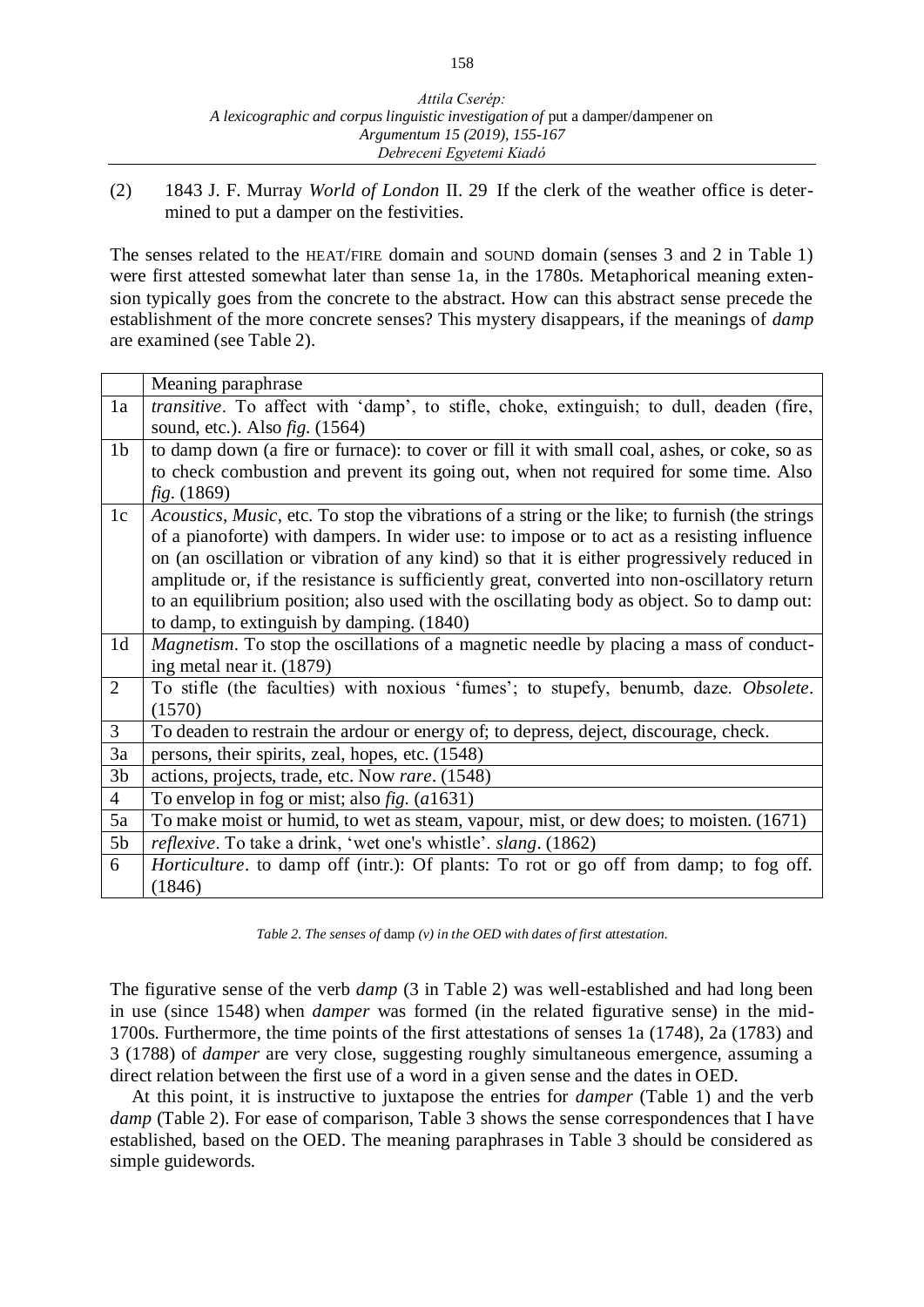| Attila Cserép:                                                                  |  |  |  |  |  |  |
|---------------------------------------------------------------------------------|--|--|--|--|--|--|
| A lexicographic and corpus linguistic investigation of put a damper/dampener on |  |  |  |  |  |  |
| Argumentum 15 (2019), 155-167                                                   |  |  |  |  |  |  |
| Debreceni Egyetemi Kiadó                                                        |  |  |  |  |  |  |

| damp                                              | damper                                      |
|---------------------------------------------------|---------------------------------------------|
| 1a stifle $(1564)$ , 1b check combustion $(1869)$ | 3 draught regulator (1788), 1b appetite     |
|                                                   | reducer $(1804)$                            |
| 1c reduce sound (1840)                            | 2a sound reducer (1783), 2b mute [no date]  |
| 1d reduce vibration (1879)                        | 4a (1881), 4b (1906), 4c (1929) vibration   |
|                                                   | reducer                                     |
| 3a, 3b depress, discourage (1548)                 | 1a sb/sth that depresses the spirits (1748) |
| $5a$ moisten $(1671)$                             | 5 device for moistening (1845), 1c person   |
|                                                   | (1921)                                      |

*Table 3. Sense correspondences of* damp *→* damper *based on the OED.*

One of the proposed origins of the idiom is the piano device. The related sense is 1c of *damp* ('reduce sound') and 2a ('sound reducer') as well as 2b ('mute') of *damper*. Meanings 1a ('stifle') and 1b ('check combustion') of *damp* are linked to the HEAT/FIRE domain and therefore correspond to sense 3 of *damper* ('draught regulator'). It is noteworthy, however, that the OED exemplifies sense 1a of *damp* not only in relation to HEAT/FIRE, but also in relation to SOUND and notes that figurative uses also occur. The dictionary examples show various objects in the proximity of the verb: *their own matter*, *the very light of heauenly illumination*, *the Sound*, *a musket ball*, *a piece of Wood-coal*, *his own appetite*, *a fire* (OED entry *damp*). Since *appetite* also collocates with the verb, sense 1b of *damper* ('appetite reducer') has also been listed as corresponding to sense 1a of *damp* ('stifle'), but perhaps sense 1a of *damper* ('sb/sth that depresses the spirits') could also have been added. This meaning collocates with the following nouns embedded in PPs: *to an enterprising spirit*, *of curiosity*, *to sanguine and florid temperaments* (OED entry *damper*). These seem to be even more abstract than the nouns co-occurring with sense 1a of *damp* listed above, which is the reason why the addition has not been made. The particular meaning that *damper* seems to have in the idiom is sense 1a ('sb/sth that depresses the spirits'), which matches senses 3a and 3b of *damp* ('depress, discourage').

While the OED is an outstanding achievement, the dates of first attestations do not necessarily mean that the word was not in use before. Lack of data from a certain time period could be due to our inadequate knowledge and the unavailability of documented use, rather than to the non-existence of the word.<sup>2</sup> Nevertheless, the OED data seem to allow for the conclusion that *put a damper on* was formed as a figurative expression with *damper* meaning 'something that restrains/depresses', though this cannot be taken as definitive proof. When the idiomatic expression arose, *damper* also had more concrete meanings having to do with controlling either fire or vibrations, i.e. literal senses related to the HEAT/FIRE and SOUND domains. The word *dampener* is a more recent formation. It was first attested in 1887 in a literal sense, and the only example of figurative use comes form 1920 (OED entry *dampen*). The lexicographic evidence has been supplemented with corpus data.

 $\overline{a}$ 

<sup>2</sup> This might explain why sense 1c of *damp* ('reduce sound') seems to have been attested later than the corresponding sense of *damper*. It is not likely that *damp* was backformed from *damper*.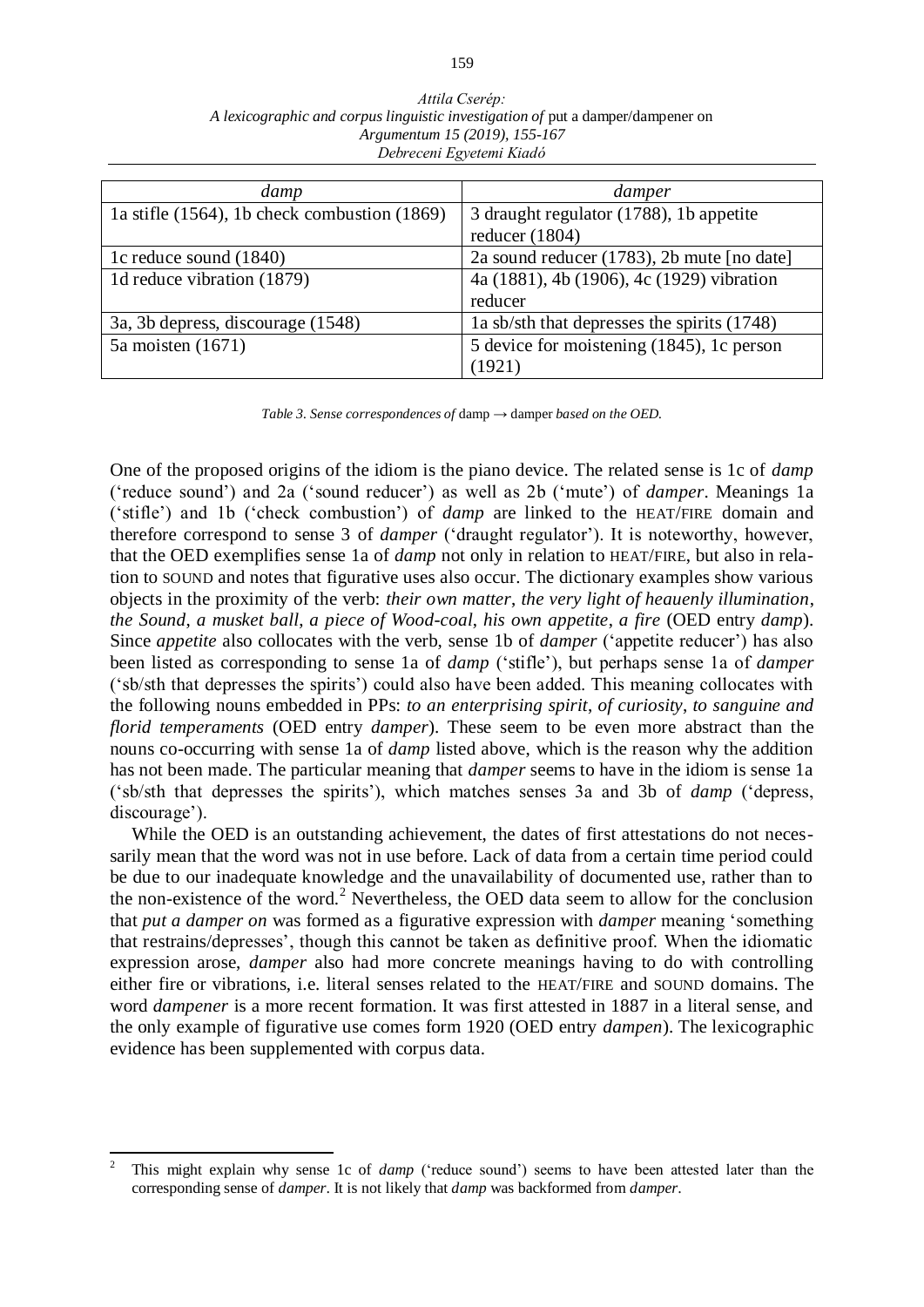#### **3 Corpus evidence**

#### *3.1 The Hansard Corpus*

Instances of the noun *damper* have been retrieved from the Hansard Corpus (Davies 2015). It is a large historical corpus of British English, consisting of 1.6 billion words. It contains speeches given in the [British Parliament](http://www.parliament.uk/) from 1803–2005.

The noun *damper* has 124 occurrences (irrelevant examples such as the comparative of *damp* and the misspelling of *clamper* have been removed). It is used predominantly in a figurative sense, which is not surprising, given the genre of parliamentary speeches. The oldest example of the idiom has the form *throw a damper on* (3) and comes from 1841. The first attestation with *put* (4) is from 1860.

- (3) …it was the manner in which that evidence was given, that led him to doubt whether the House would be justi- 1327 fied in directing this prosecution: He did not like to throw a damper on prosecutions of this nature…
- (4) By the course they were following they were putting a damper upon the Christian liberality of the country.

A summary of the various patterns can be seen in Table 4. The two columns of the table differ in the schematicity of the patterns. "Freq" refers to the absolute frequency of the item. The percentages are rounded. Passive forms (*a damper should be put upon them*) and relativization (*the damper which the Chancellor of the Exchequer put on*) are included in the corresponding active form of *put a/the damper on*. Two predominant constructions emerge from the corpus. The noun typically functions as a subject complement in combination with the existential verb (*be a damper*) or it is the direct object of a verb *(throw/put a damper on*). The most common forms are *put a damper on* and *be a damper on*, or – at a more schematic level – *throw/put a* (Adj) *damper* and *be a* (Adj) *damper on*. The citation form *put the dampers on* given in the *Dictionary of Idioms and Their Origins* (Flavell & Flavell 1992: 67) is much less common. Typical prepositions are (*be a damper/throw a damper/put a damper) on/upon*, less frequently *(be a damper) to*. The variant *upon* is subsumed under *on* in Table 4.

| Pattern               | Freq           | Pattern                 | Freq     |  |
|-----------------------|----------------|-------------------------|----------|--|
| put a damper on       | 43             | put a (Adj) damper on   | 49 (43%) |  |
| put a Adj damper on   | 6              |                         |          |  |
| put the damper on     | 8              | put the (Adj) damper on | 9(8%)    |  |
| put the Adj damper on |                |                         |          |  |
| put some damper on    |                | put some damper on      | $1(1\%)$ |  |
| put the dampers on    | $\overline{2}$ | put the dampers on      | 2(2%)    |  |
| throw a damper on     | 5              | throw a (Adj) damper on | 7(6%)    |  |
| throw a Adj damper on | $\overline{2}$ |                         |          |  |
| act as a damper       | 5              | act as a (Adj) damper   | 6(5%)    |  |
| act as a Adj damper   |                |                         |          |  |
| operate as a damper   |                | operate as a damper     | $1(1\%)$ |  |
| V NP as a damper      | 3              | V NP as a damper        | 3(3%)    |  |
| be a damper           | 19             | be a (Adj) damper       | 25(22%)  |  |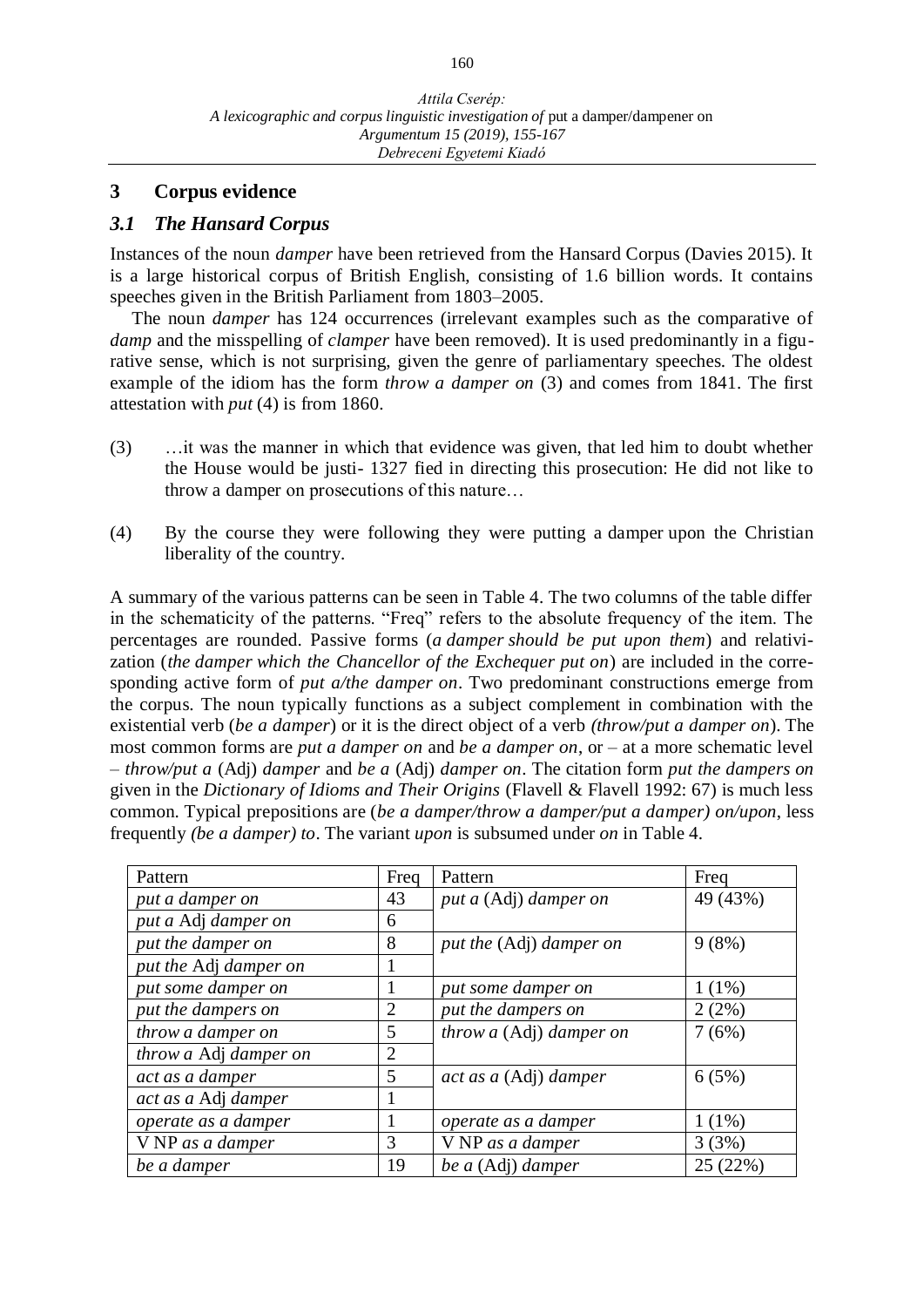| Attila Cserép:                                                                  |
|---------------------------------------------------------------------------------|
| A lexicographic and corpus linguistic investigation of put a damper/dampener on |
| Argumentum 15 (2019), 155-167                                                   |
| Debreceni Egyetemi Kiadó                                                        |

| be a Adj damper                      |                               |            |
|--------------------------------------|-------------------------------|------------|
| be any damper                        | be any damper                 | $(1\%)$    |
| be the superlative Adj <i>damper</i> | be the superlative Adj damper | $(2\%)$    |
| Other                                | Other                         | 9(8%)      |
| Total                                | Total                         | 115 (100%) |

*Table 4. The patterns of figurative* damper

The chronological distribution of variants demonstrates that *throw* was more common than *put* up to the late  $19<sup>th</sup>$  century, but in the  $20<sup>th</sup>$  century only *put* survives. Furthermore, definite *damper* (*put the* (Adj) *damper on*) is observed only in the 20<sup>th</sup> century, especially in the second half.

A variety of nouns collocate with *damper*, ranging from the lexical field of economy (*silk trade*, *enterprise*, *investment*), through social issues and government (*radicalism*, *crime*, *effort*) to emotions and feelings (*enthusiasm*, *hopes*, *spirit*). You can put the damper on not only things but people as well. There is a remarkable fit between these nouns and the types of things that can be damped according to the OED: "persons, their spirits, zeal, hopes, etc." as well as "actions, projects, trade, etc." (see meanings 3a and 3b in Table 2). Two of the three noun collocates that OED (entry *dampener*) provides are also attested in the corpus: *spirit* and *curiosity*.

The Hansard Corpus data supports the more recent origin of *dampener*. The earliest figurative use is from 1965. It is not only more recent but also much less common. Only 28 instances have been found, as opposed to the 115 tokens of *damper*. The patterns are similar, the only difference is that *be a* (Adj) *dampener* has a higher frequency than *put a* (Adj) *dampener on*.

# *3.2 Google Books (via BYU)*

The Hansard Corpus cannot provide instances of use before the early 1800s. It has therefore been decided to search for older examples in the British English version Google Books offered via Mark Davies's website (https://googlebooks.byu.edu/#), consisting of 34 billion words and covering the period between 1500 and 2010. No evidence of the use of *damper* has been found before the 1670s, which is why this study has focused on the period between the 1670s and the 1790s. The oldest occurrences of figurative *damper* are given below in (5)-  $(12).<sup>3</sup>$ 

(5) Some Observations upon the Answer [signed: W. S.] to an Enquiry into ... John Eachard – 1672 …Thanksgiving, or a Solemn Day of Humiliation; such a time called only for close Drawers, and the Breeches were to be left at home,because they were great dampers of the power of the Spirit, and a vast hindrance to the efficacious carrying on ..

 3 The original spelling used in the corpus has been retained in the examples, except (13).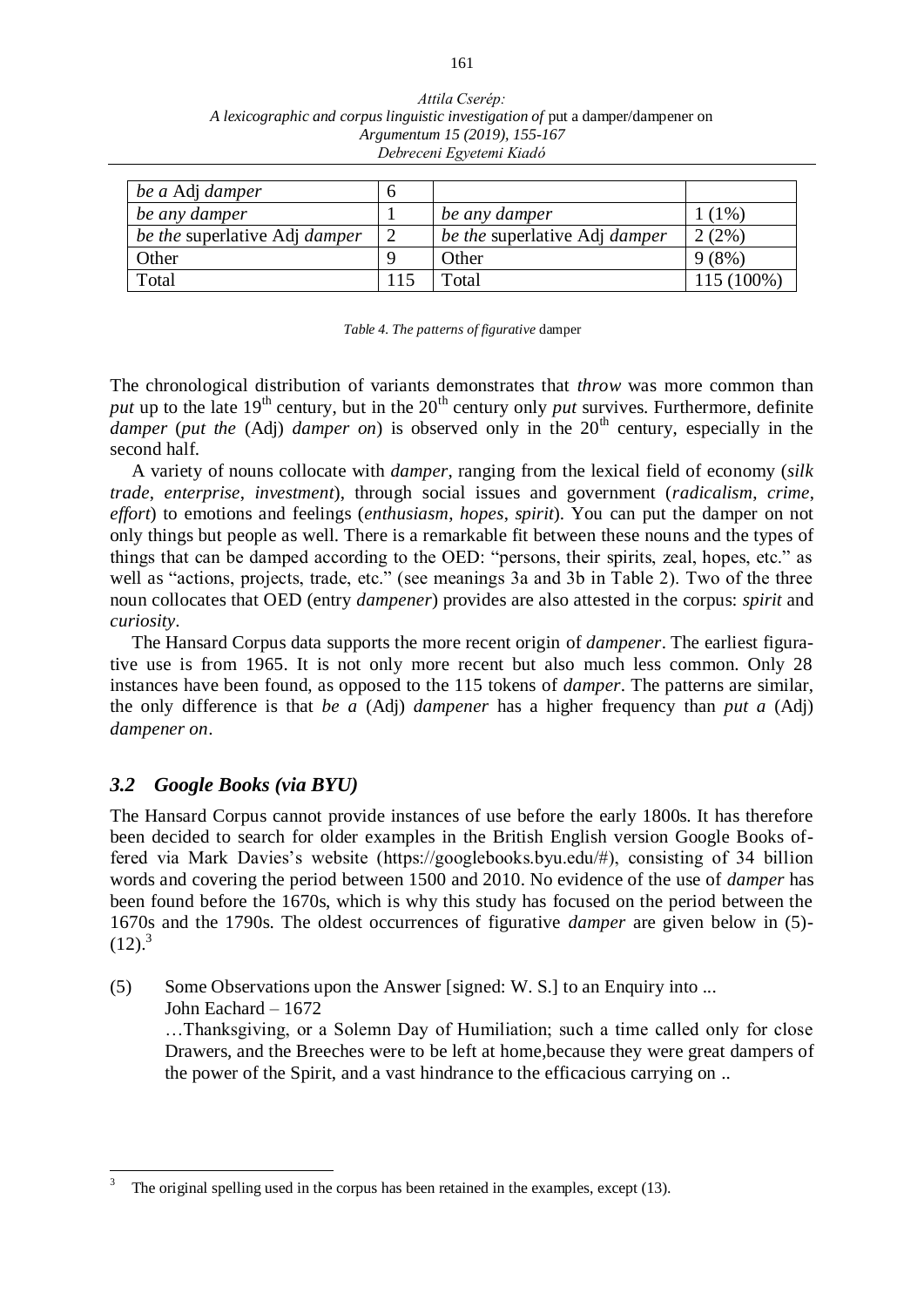(6) The Double Gallant: Or, the Sick Lady's Cure. A Comedy. As it is ... 1735 O Name it not 3 That eternal Damper of all Pleasure, my Husband, Sir Solomon, came into the Mall in r the very Crisis of our Conversation-l saw him ata di- \ flame, and complain'd that the Air grew tainted, that I \* was Sick o'th' sudden, and left ... (7) Christ alone exalted: being the compleat works of Tobias Crisp, D.D. ... Tobias CRISP – 1755 ... whereas fear fills men full of doubts: when things are not clear, there are disputings, but faith puts an end to all doubts and fears ; wherefore, so long as there is fear, there is unbelief. 2. Fear is prejudicial to all religious duties: it is a damper of prayer… (8) The State Records of North Carolina Volume 9, Part 2, page 1241 North Carolina, William Laurence Saunders, [Walter Clark](https://www.google.com/search?num=100&lr=lang_en&tbs=cdr:1,cd_min:1770,cd_max:1779,lr:lang_1en&tbm=bks&tbm=bks&q=inauthor:%22Walter+Clark%22&sa=X&ved=0ahUKEwjYqM-e5q_gAhUPtosKHf_rCGYQ9AgISzAE) – 1771 ... those counties to procure proper Associations of the People in support of Government, such a measure cannot fail to cast a damper upon the machinations of Faction and disconcert any desperate measures they may have in contemplation. (9) Epigrams of Martial, &c. with Mottos from Horace, &c Martial– 1773 Which are the best dampers to a keen appetite, Norfolk Dumplings or Sussex Puddings 2" the Translator is much at a loss to determine so. important a Quaestion for the satisfaction of his Lordship and his two worthy Courts ; for though he has ... (10) The Universal Magazine of Knowledge and Pleasure ... 1775 ... themselves the greatest enemies to good company; mere dampers to the mind, wet blankets to the imagination, and extinguishers of good sense and good humour. Taciturnity is the great vice of Englishmen, and it would be more expedient ... (11) The European Magazine: And London Review 1785 If the Damper looks morose, every body wonders what the moody gentlerman is displeased with, and each in his turn suspects himself in the fault; if he only looks wise, all are expesting when the dumb oracle will utter, and in the mean time his ... (12) Clarissa: Or, The History of a Young Lady. Comprehending the Most ... 1784 Besides, what other people call blame, that call I praise: I ever did; and so l very early discharged shaivze, that cold-water damper to an enterprizing spirit. These are smart girls ; they have life and wit; and yesterday, upon Char-, lotte's raving ...

The dates in the corpus should be treated with some caution. Efforts have been made to double-check them. While (6), (7) and (12) can be traced back to earlier dates than shown, (8) seems to come from some years later: 1775 instead of 1771 (Clark, Saunders & Beauregard 1886–1907). The discrepancy may be due to erroneous dating or the difference between the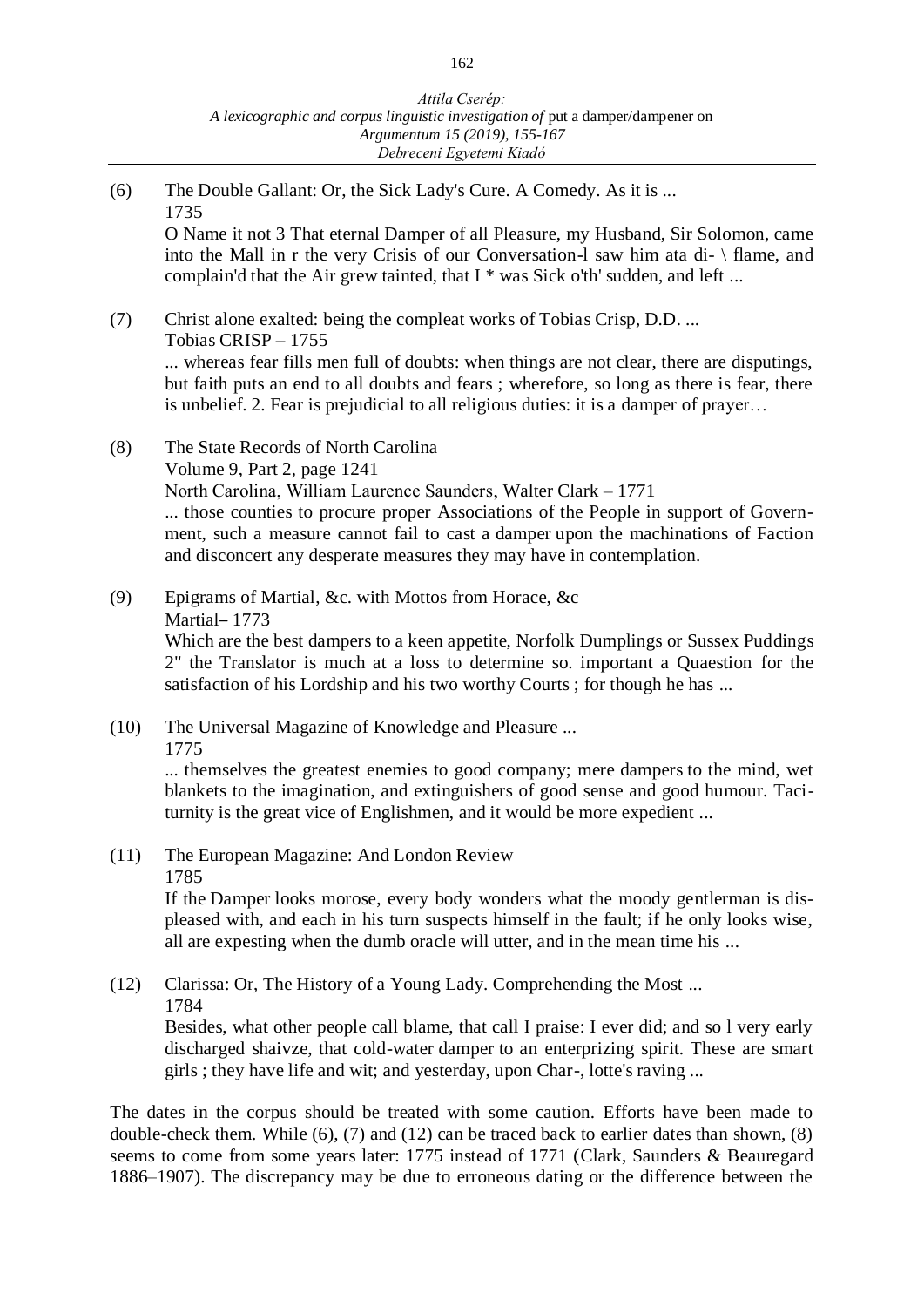time the text was written and the time of publication or edition including the given text. Example (6) comes from a play written in 1707, despite the corpus date of 1735 (Austin & Ralph 2018). Example (7) is dated 1755, but the text was written by Tobias Crisp (1600– 1643), whose sermons were published soon after his death (Bickley 1885–1900). The exact birth of the text cannot be determined, but the language comes from the first half of the 1600s. Finally, example (12) is from a play that was originally published in 1748.

Example (11) is taken from a passage that begins as shown in (13).

(13) Gentlemen, there is a pretty numerous sect of philosophers in this kingdom, whom I cannot describe by any apter denomination than that of *Dampers*. They are to be known in society by a sudden damp which they are sure to cast upon all companies where they enter. The human heart that comes within their atmosphere, never fails to be chilled; and the quickest sense of feeling is as effectually benumbed, as the touch is with the torpedo.

*Dampers* here refers to people who spoil the joy of others, discourage and demoralize talented people. Dampers metaphorically cast a (sudden) damp on others. The example is noteworthy, because it contains the related noun *damp*.

*Damper* means 'appetite reducer' in (9), and 'sb/sth that depresses the spirits' in the rest of the examples. Both senses are attested earlier than OED's first attestations: 1773, as opposed to OED's 1804, for 'appetite reducer', and the 1670s and possibly even earlier, as opposed to OED's 1748, for 'sb/sth that depresses the spirits'. Of the patterns listed in Table 4, *be a*  (ADJ) *damper* can be seen in (7), but *put/throw a* (Adj) *damper on* is absent. Instead, *damp(er)* co-occurs with *cast* in (8) and (13). The sense 'draught regulator' is illustrated in (14) and (15). The text in (14) was originally published in 1783 (https://catalog.hathitrust.org/Record/007695608).

(14) The London Art of Cookery: And Housekeeper's Complete Assistant, on ... John Farley – 1792 ... then with the crook you are enabled to open the surnace, or copper door, and with

the other end push in the damper, without stirring from your station i but on the approach of the first swell, you will have sufficient time to proportinate your fire, ...

(15) The Annual Register, Or, A View of the History, Politics, and ... 1791

... which n done by letting down a damper upon the chimney corresponding to that with whish ordinary reverberator) furnaces arc provided, and by raising the damper of a second chimney, which proceeds immediately from the sire-place, and ...

Instances of *put a damper* have been extracted from the corpus by searching for the verb and the noun within 4 words of each other. This proved to be difficult. The search for the word *damper* and collocate *put* within 4 words of each other did not yield any hits for some reason, so that alternate searches were used. The queries "[v]\* \* damper" and "[v]\* \* dampers" found verbs followed by the noun within two words between the 1770s and the 1850s. The result is given below in Table 5.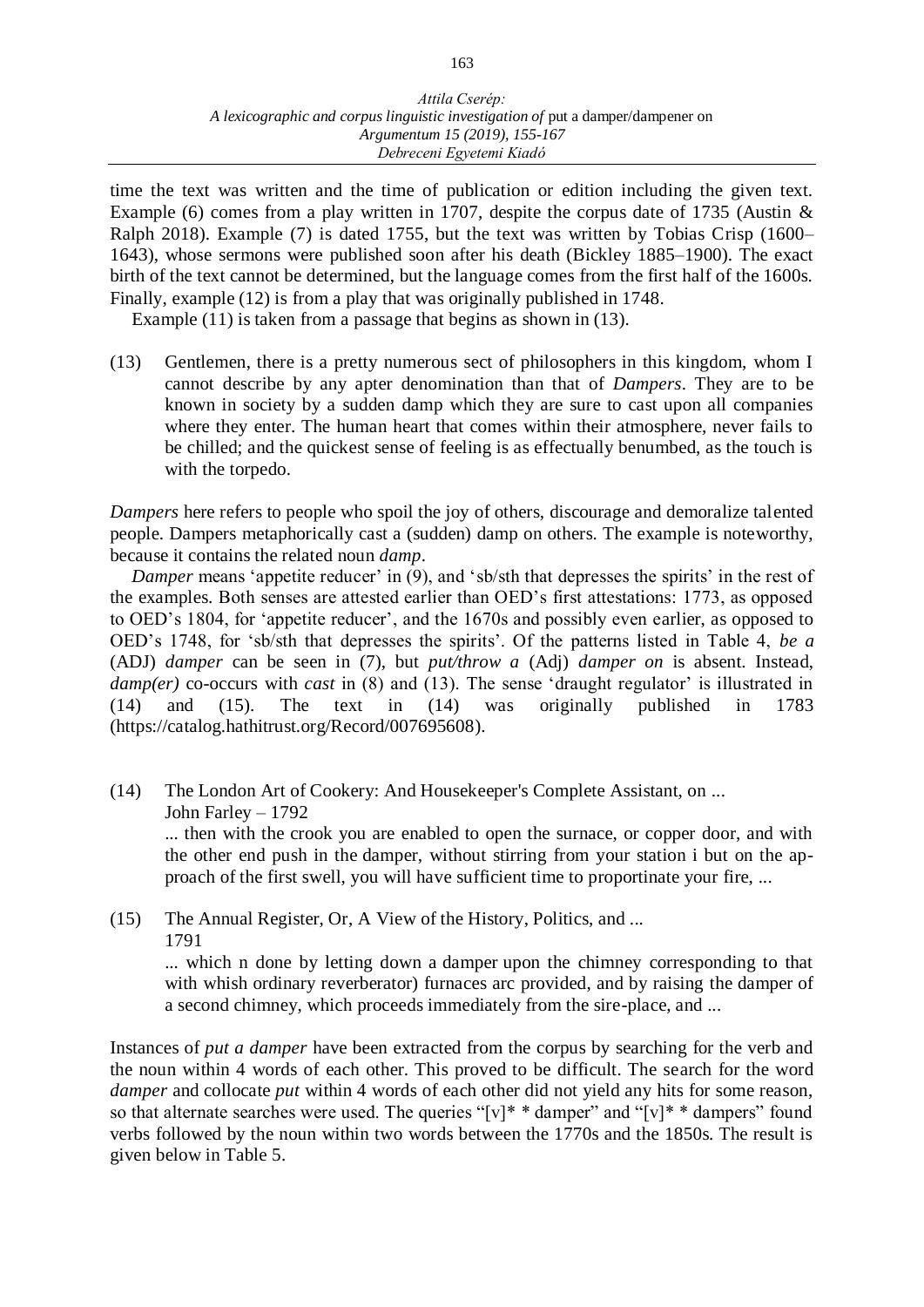| WORD(S)            | <b>TOTAL</b>   | 1770                     |          |                |                |              |                |                |                | 1840 1850      |
|--------------------|----------------|--------------------------|----------|----------------|----------------|--------------|----------------|----------------|----------------|----------------|
| was a damper       | 44             |                          |          |                |                | 1            | 3              | 8              | 14             | 18             |
| is a damper        | 37             |                          |          |                | $\overline{2}$ | 1            | $\overline{2}$ | 7              | 7              | 18             |
| be a damper        | 21             |                          |          |                | $\overline{4}$ |              |                | 4              | 9              | $\overline{4}$ |
| closing the damper | 16             |                          |          |                |                |              |                | 4              | 1              | 11             |
| throw a damper     | 10             |                          |          |                |                | $\mathbf{1}$ |                | $\overline{2}$ | $\overline{4}$ | 3              |
| put a damper       | 5              |                          |          |                |                |              |                |                | $\overline{2}$ | 3              |
| is much damper     | 5              |                          |          |                | 1              | 3            |                |                |                | $\mathbf{1}$   |
|                    |                |                          |          |                |                |              |                | $\overline{4}$ |                | 1              |
| is the damper      | 4              |                          |          |                |                |              |                | $\overline{2}$ |                | $\overline{2}$ |
| putting a damper   | $\overline{2}$ |                          |          |                |                |              |                |                |                | $\overline{2}$ |
| cast a damper      | $\overline{2}$ |                          |          |                |                |              |                | $\overline{2}$ |                |                |
| has a damper       | -1             |                          |          |                |                |              |                |                |                | $\mathbf{1}$   |
| have a damper      | 1              |                          |          |                |                |              |                |                |                | 1              |
| threw a damper     | 1              |                          |          |                |                |              |                |                |                | 1              |
|                    | 154            | $\theta$                 | $\theta$ | $\overline{0}$ | 7              | 6            | 5              | 33             | 37             | 66             |
|                    |                | lowering the damper $ 5$ |          |                |                | 1780   1790  | 1800           | 1810           | 1820           | 1830           |

*Attila Cserép: A lexicographic and corpus linguistic investigation of* put a damper/dampener on *Argumentum 15 (2019), 155-167 Debreceni Egyetemi Kiadó*

*Table 5.* Damper *preceded by verbs in Davies's (2015)* Google Books Corpus*.*

The oldest use of *put* seems to come from the 1840s. However, this search did not capture instances where *damper(s)* might be preceded by an adjective and a determiner after the verb. Therefore, a separate search was made to retrieve the Adj *damper(s)* construction. This has found usage dated from 1812:

(17) Refutation of M. M. De Montgaillard's Calumnies Against British ... Sir John Jervis White Jervis – 1812 ... sea and for other reasons), but because I would at once prove to the enemy, the folly and fallacy of their hopes and endeavours to wrest the sovereignty of the sea from England; and thus, to put a complete damper on all the vain hopes of 226.

#### **4 Summary of the data and discussion**

Table 6 summarizes the findings. Based on this data, we can sketch the origin of the idiom along the following lines. *Damper* in the sense 'sb/sth that depresses the spirits' emerged (long) before the literal meanings related to FIRE or SOUND. A careful examination of the patterns reveal that *damper* was first used in combination with *be*, or *cast* and *throw*, later *put*  (see Table 5). The high frequency of the preposition *on* with *be a damper* might have facilitated the use of *put*. In the course of time, the expression has become fixed in the form of *put a damper on*.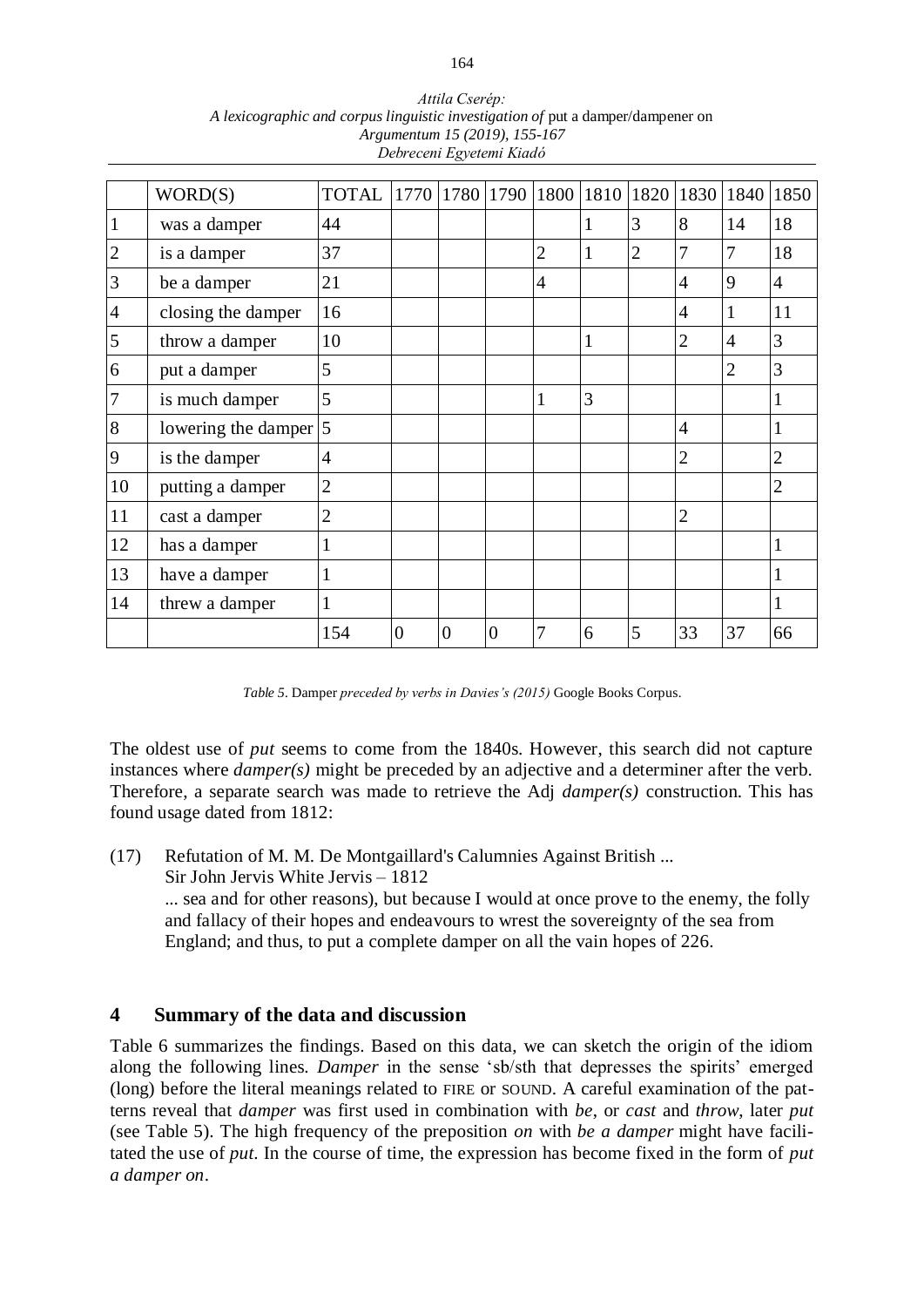| damper                               | <b>OED</b> | Hansard | Google       |  |
|--------------------------------------|------------|---------|--------------|--|
|                                      |            |         | <b>Books</b> |  |
| 1a sb/sth that depresses the spirits | 1748       | 1824    | 1672(?)      |  |
| 1b appetite reducer                  | 1804       |         | 1773         |  |
| 2a sound reducer                     | 1783       |         |              |  |
| 3 draught regulator                  | 1788       | 1947    | 1783         |  |
| 4a vibration reducer                 | 1881       | 1938    |              |  |
| 5 device for moistening              | 1845       |         |              |  |
| $put + damper$                       | 1843       | 1860    | 1812         |  |

*Attila Cserép: A lexicographic and corpus linguistic investigation of* put a damper/dampener on *Argumentum 15 (2019), 155-167 Debreceni Egyetemi Kiadó*

*Table 6. First attestations of senses of* damper *and the idiom in the sources.*

The use of *cast* and *throw* evokes images of actions that are different from what people do (or did in the past) with draught regulators or sound reducers in the piano. The corpora show that *damper* 'draught regulator' co-occurs with *shut down*, *let down*, *raise* or *close*. *Lower* in Table 5 would also be a good candidate. The 'sound reducer' sense is not frequent enough in the corpora studied to determine the verbs, but *put* seems more likely here, though not with the piano, where damper is a fixed part. The average speaker probably did not have knowledge of the piano mechanism, and only piano repairmen might have had the experience of putting the dampers on. This does not necessarily mean that an idiom cannot be derived from the practices of various trades, but all the above makes it unlikely that *put a damper on* was first used literally in the FIRE and SOUND domains. However, metaphorical expressions do not always have plausible literal readings, and the idiom storehouse of English provides a number of literally impossible or highly unlikely scenarios. Yet, *cast/throw/put a damper* has not been found in the meaning 'extinguish a fire' or 'reduce sound'.

The pervasiveness of EMOTIONAL INTENSITY IS HEAT/FIRE suggests not only the 'draught regulator' meaning, but also the 'device for moistening' sense as a possible origin. This hypothesis is unlikely, given the dates in Table 6. Nevertheless, the formal similarity between *damp* and *damper*, the synonymy of the two verbs both in the 'depress, discourage' and 'moisten' senses, as well as the use of *damper* 'draught regulator' coupled with the conceptual metaphor mentioned above all reinforce a connection between HEAT/FIRE and *put a damper on*. It is not surprising that *dampener* can replace the original noun. What is more surprising is why this variant is restricted to British English, as the *Collins Cobuild Dictionary of Idioms* (2002: 88) claims. There should be no substantial difference between the conceptualizations of British and American speakers.

A number of points remain unclear. Why did the verb *put* appear in addition to *cast* and *throw*? Was its use supported by the loose synonymy of these verbs, or the frequent pattern *damper on*? Was *damper* less and less associated with its abstract meaning as time went by, and as the metal dampers in chimneys and furnaces as well as dampers in pianos spread? A psycholinguistic testing of the images of today's speakers could throw some light how people conceptualized events and actions, but such a testing is beyond the scope of this study.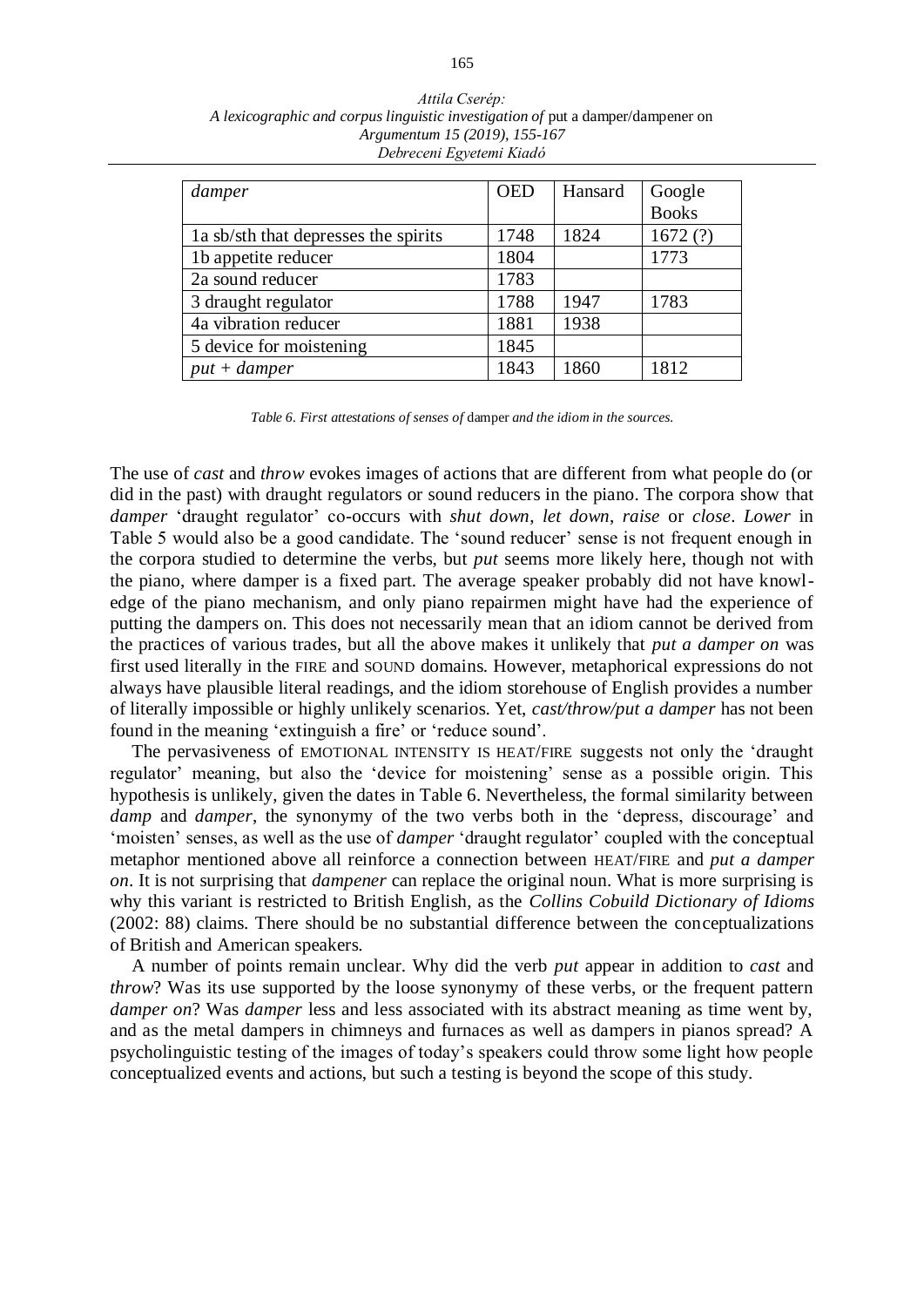#### **5 Conclusion**

The history of idioms and semantic change involve complex processes closely intertwined with cognition and culture. A detailed study of the origin of idioms would necessitate a combined methodology of linguistics and folklore. We can only indirectly look into the minds of people living in the past centuries. This work has examined the linguistic side of the origin of *put a damper on* and found that the idiom can be ultimately traced back to the FIRE/HEAT domain due to the 'moisten' sense of *damp* (v) and the conceptual metaphor (EMOTIONAL) INTENSITY IS HEAT/FIRE. The literal reading of the idiom originally evoked the image of a person throwing (*throw/cast*) some damp substance (*damper*) onto the fire, and this was mapped onto the abstract meaning of 'having depressing and discouraging effect'. Later on, *damper* developed the 'draught regulator' and 'sound reducer' senses. The former reinforced the motivating FIRE/HEAT domain, the latter mapped physical sound reduction onto the abstract reduction of intense emotion and business activity. *Damper* is related to not only the verb *damp*, but also the noun *damp*. In fact, the noun has an archaic sense that is the same as the figurative sense of *damper*. We can see a chronological development from *damp* (n) through *damper* (n) to *dampener* (n) with the same underlying sense of something depressing, discouraging. And this is not discouraging at all.

#### **References**

- Ammer, C. (1997): *The American Heritage Dictionary of Idioms*. Boston/New York: Houghton Mifflin Company.
- Austin, W.S. & Ralph, J. (2018): *The Lives of the Poets-Laureate: Colley Cibber*. online. https://en.wikisource.org/wiki/The\_Lives\_of\_the\_Poets-Laureate/Colley\_Cibber Accessed 13 February, 2019.
- Bickley, A.C. (1885–1900): *Dictionary of National Biography.* Volume 13: Crisp, Tobias. https://en.wikisource.org/wiki/Crisp,\_Tobias\_(DNB00) Accessed 13 February, 2019.
- *Cambridge Idioms Dictionary* (2006): Cambridge: Cambridge University Press.
- Clark, W., Saunders, W.L. & Beauregard, S. (eds.) (1886–1907): *The State Records of North Carolina.* Raleigh: P. M. Hale.
- *Collins Cobuild Dictionary of Idioms* (2002): Glasgow: HarperCollins Publishers.
- Davies, M. (2011–): *Google Books Corpus*. Based on: Michel, J.-B., Shen, Y.K., Presser, A.A, Veres, A., Gray, M.K., Pickett, J.P., Hoiberg, D., Clancy, D., Norvig, P., Orwant, J., Pinker, S., Nowak, M.A. & Aiden, E.L.: Quantitative analysis of culture using millions of digitized books. *Science* 331, 176–182.
- Davies, M. (2015): *Hansard Corpus*. Part of the SAMUELS project. Available online at https://www.hansard-corpus.org/. Accessed February, 2019.
- Flavell, L. & Flavell, R. (1992): *Dictionary of Idioms and Their Origins*. London: Kyle Cathie Limited.
- Kövecses, Z. (2010): *Metaphor: A Practical Introduction*. New York: Oxford University Press.
- Kövecses, Z, Tóth, M. & Babarci, B. (1996): *A Picture Dictionary of English Idioms. Volume 1: Emotions*. Budapest: Eötvös University Press.
- Lakoff, G. (1987): *Women, Fire, and Dangerous Things: What Categories Reveal about the Mind*. Chicago: The University of Chicago Press.